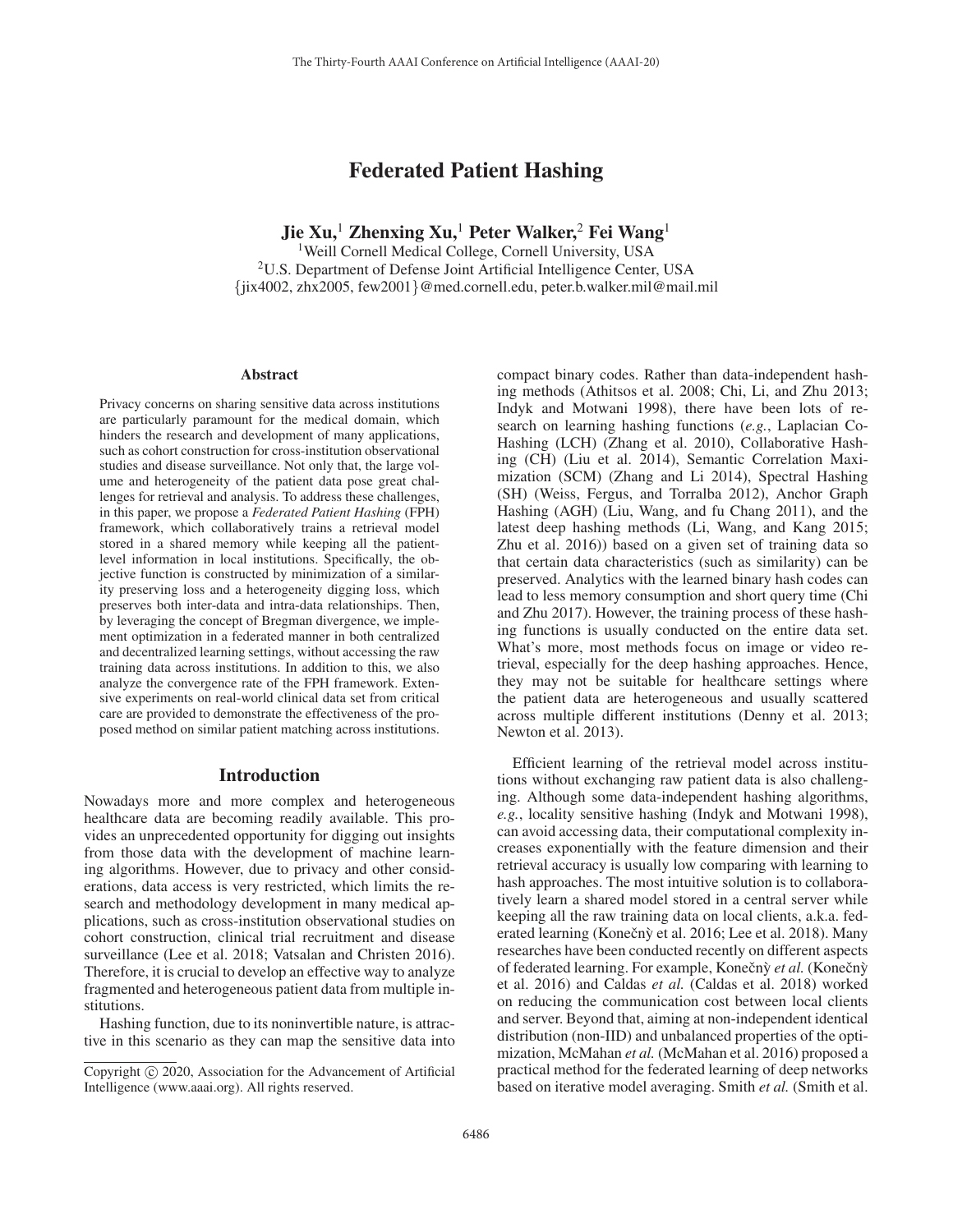2017) and Sahu *et al.* (Sahu et al. 2018) analyzed the convergence guarantee of federated optimization based on some strong assumptions.

In this paper, we propose a Federated Patient Hashing (FPH) model, which is trained in a distributed manner without data sharing across different institutions. The goal is to improve the local retrieval models by leveraging a more expansive view of patients. We also provide the convergence analysis as well. The main contributions are summarized as follows:

- Firstly, we formulate the general federated patient hashing problem, equipped with a similarity preserving loss and a heterogeneity digging loss. The former is used to preserve the similarity order, while the latter to capture the potential relationship within the heterogeneous data.
- Secondly, by leveraging the Bregman divergence, we develop both centralized and decentralized learning strategies to optimize our model in a federated manner without accessing the patient-level information across institutions and provide the convergence analysis as well based on some assumptions.
- Finally, we provide a specific loss function including a triplet ranking loss and a multi-modal consistency loss, and conduct empirical evaluations to validate the proposed framework. Our results on patients with Acute Kidney Injury (AKI) in critical care demonstrate the effectiveness of the proposed method.

### Problem Definition

### **Notations**

Let boldface lowercase letters like  $z \in \mathbb{R}^d$  be vectors with dimension d and boldface uppercase letters like  $\mathbf{Z} \in \mathbb{R}^{d \times c}$ be matrices with size  $d \times c$ . The transpose of **Z** is denoted as  $\mathbf{Z}^{\top}$  and the real numbers are denoted as uppercase letters like  $Z \in \mathbb{R}$ like  $Z \in \mathbb{R}$ .

#### Problem Setting

Assume there are Q institutions (*e.g.*, hospitals), where the q-th institution contains the patient data  $X^{(q)}$  =  $[\mathbf{X}_1^{(q)\top}, ..., \mathbf{X}_M^{(q)\top}]^\top \in \mathbb{R}^{d \times N_q}$  with M modalities. The so-<br>called modality is due to the heterogeneous of patient data  $[\mathbf{X}_1^{\text{max}}, ..., \mathbf{X}_M^{\text{max}}] \in \mathbb{R}^{\text{max}}$  with *M* modalities. The so-<br>called modality is due to the heterogeneous of patient data, *e.g.*, the lab measures and clinical notes in electronic health records (EHRs) are usually regarded as different modalities.  $N_q$  is the number of patients in q-th institution and  $d = \sum_{m=1}^{M} d_m$  is the feature dimension.  $\mathbf{x}_{im}^{(q)}$  is the *i*-th column of  $\mathbf{X}_m^{(q)}$ , it represents the m-th modality of the *i*-th patient in q-th institution.  $N = \sum_{q=1}^{Q} N_q$ .<br>The task is to learn a bashing function

The task is to learn a hashing function that maps  $d$ dimensional input  $\mathbf{x} \in \mathbb{R}^d$  onto *c*-dimensional Hamming space  $\mathbf{h} \in \mathcal{H} \equiv \{-1, +1\}^c$  through  $\mathbf{h} = \text{sign}(f(\mathbf{x}; \mathbf{W}))$ , where  $sign(\cdot)$  denotes the element-wise sign function, and  $f(\mathbf{x}; \mathbf{W}) = \mathbf{W}^{\top} \mathbf{x} : \mathbb{R}^d \to \mathbb{R}^c$  is a real-valued<br>transformation<sup>1</sup>  $transformation<sup>1</sup>$ .

During training process, exchanging patients' information across institutions is not allowed due to privacy policy. Meanwhile, the learnt mapping is usually stored in a shared memory which can be accessed by any institutions.

### Overall Objective

As discussed earlier, the main objective is to learn compact hash codes to represent heterogeneous data across institutions without exchanging patient-level information. Besides the federated learning manner, there are two other things to consider: first, the similarity relationship between patients data should be preserved in the projected binary space; second, the heterogeneity of the patient data should be in view. In the following, we will detailedly formulate the federated patient hashing problem based on these two concepts.

Let  $\mathbf{H}^{(q)}$  be the matrix of columns  $\mathbf{h}_i^{(q)}$ ,  $i = 1, ..., N_q$ . Af-<br>we access all the patients in O institutions the cumulative ter we access all the patients in  $Q$  institutions, the cumulative loss suffered on all the patients can be formulated as:

$$
\min_{\mathbf{W}\in\mathcal{W}}\frac{1}{Q}\sum_{q=1}^{Q}\left(\mathcal{L}_s(\mathbf{X}^{(q)};\mathbf{H}^{(q)})+\sum_{m,m'=1}^{M}\mathcal{L}_h(\mathbf{H}_m^{(q)};\mathbf{H}_{m'}^{(q)})\right) (1)
$$

where  $\mathcal{L}_s$  is a general similarity preserving loss to preserve the similarity order, *i.e.,* minimizing the gap between the approximate nearest neighbor search result obtained from the input patient data space and the projected binary space.  $\mathcal{L}_h$ can be seen as a heterogeneity digging loss, which is used to capture the potential relationship between different modalities of same patient.

Simple examples for these two kinds of losses are described in the next part.

**Similarity Preserving Loss**  $\mathcal{L}_s$ **.** Suppose we have the positive pairs by  $(\mathbf{x}, \mathbf{x}^+)$  ∈ P and negative pairs by  $(\mathbf{x}, \mathbf{x}^-)$  ∈ N, where  $(x, x^+)$  have same label and  $x^+$  belongs to the <sup>k</sup>-neighborhood of **<sup>x</sup>**, (**x**, **<sup>x</sup>**<sup>−</sup>) have different labels. Simple examples for the similarity preserving loss can be:

• Pairwise similarity preserving loss:

$$
\mathcal{L}_s = \mathsf{E}\{d_{\mathcal{H}}(\mathbf{h}, \mathbf{h}^+)|\mathcal{P}\} - \lambda \mathsf{E}\{d_{\mathcal{H}}(\mathbf{h}, \mathbf{h}^-)|\mathcal{N}\},\quad(2)
$$

where  $\lambda$  is a regularization parameter and  $(\mathbf{h}, \mathbf{h}^+, \mathbf{h}^-)$  is the binary embedding of  $(x, x^+, x^-)$ . The Hamming metric  $d_{\mathcal{H}}(\mathbf{h}, \mathbf{h}^+) = c - \frac{1}{2} \sum_{i=1}^{c} |h_i + h_i^+|$  computes the embedding dissimilarity between the sample pair  $(\mathbf{x}, \mathbf{x}^+)$ . In practice, the conditional expectations  $F\{.\mathcal{P}\}\ F\{.\mathcal{N}\}$  are practice, the conditional expectations  $E\{\cdot|\mathcal{P}\}, E\{\cdot|\mathcal{N}\}\$ are replaced by averages on a training set of positive pairs and negative pairs of embedding, respectively.

If we further denote the triplet constraints by  $(x, x^+, x^-) \in \mathcal{R}$ , the mapping function is constructed such that the embedding from the same class are forced to be close to each other and those from different classes are pushed far away. Thus, another widely used triplet loss can be derived as following (Weinberger, Blitzer, and Saul 2006):

• Triplet ranking loss:

$$
\mathcal{L}_s = \left[ \mathsf{E} \{ d_{\mathcal{H}}(\mathbf{h}, \mathbf{h}^+) | \mathcal{R} \} - \mathsf{E} \{ d_{\mathcal{H}}(\mathbf{h}, \mathbf{h}^-) | \mathcal{R} \} + \varepsilon \right]_+ .
$$
\n(3)

<sup>&</sup>lt;sup>1</sup>Let assume the data be zero-centered, then we omit the bias term.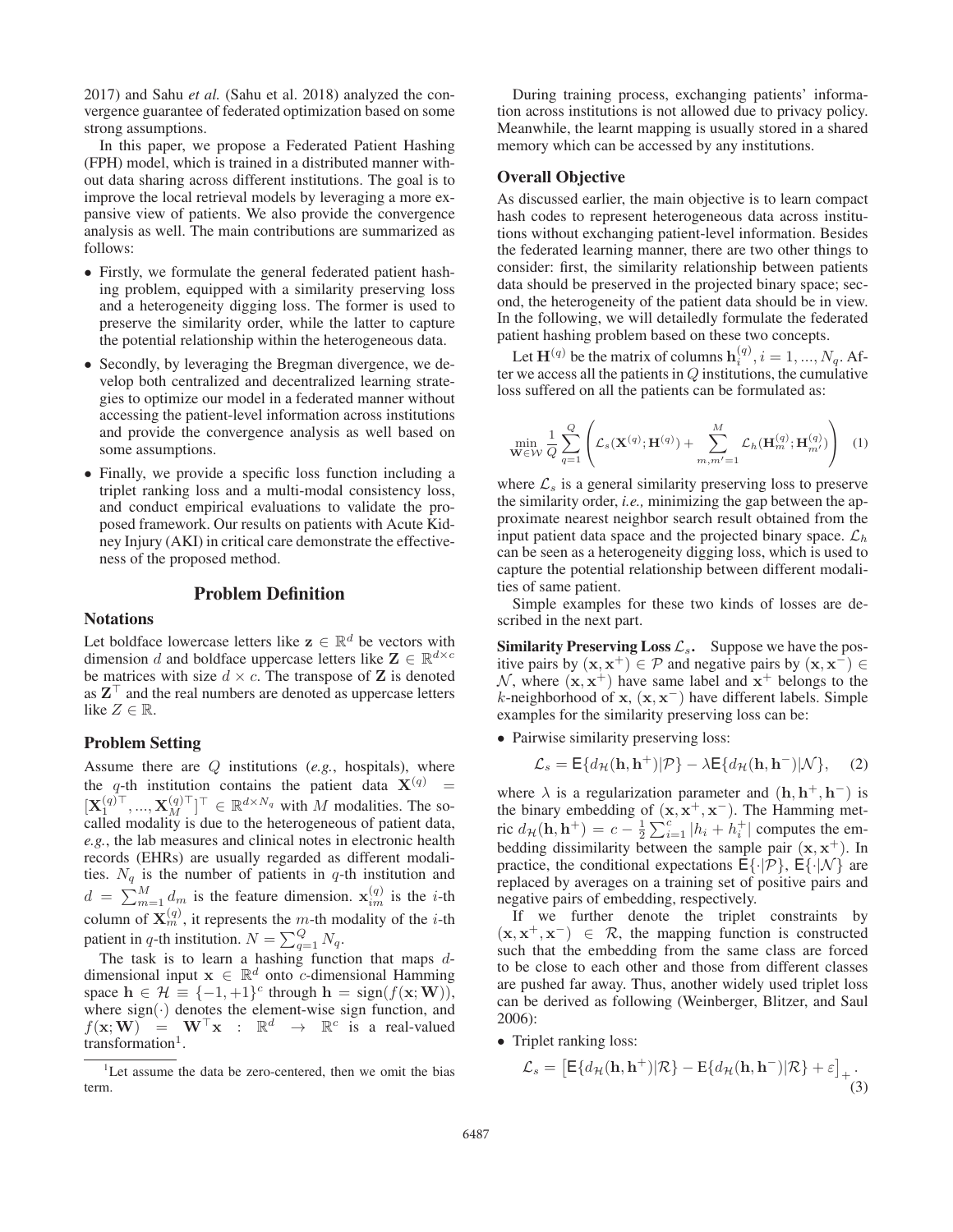More complicated non-convex problems occur in neural networks, where the networks make prediction through a non-convex function of the feature vector instead of via the linear-in-the-feature mapping  $W^{\dagger}$  x, however, the resulting loss can still be written as  $\ell_{\alpha}$  with the gradients computed loss can still be written as  $\overline{\mathcal{L}}_s$  with the gradients computed efficiently using back-propagation (Konečný 2017).

**Heterogeneity Digging Loss**  $\mathcal{L}_h$ **.** For an individual patient, the data are usually of multiple forms, *e.g.*, structured data (including patient demographics, medications, lab results, *etc*), clinical notes (recorded by physicians and medical professionals), medical images, *etc*. A natural way is to view these multiple forms of data as multiple modalities.

Ideally, for each patient, we want the same retrieval results from any form of data. It could be satisfied by making different modalities of each sample share same hash codes. This could derive the following consistency loss.

• Multi-modal consistency loss:

$$
\sum_{m,m'=1}^{M} \mathcal{L}_h = 2 \sum_{m=1}^{M} \sum_{m'=m+1}^{M} \mathsf{E} \{ d_{\mathcal{H}}(\mathbf{h}_m, \mathbf{h}_{m'}) |\forall \mathbf{x} \}, \tag{4}
$$

where  $\mathbf{h}_m$  and  $\mathbf{h}_{m'}$  are the hash codes of the m-th and m'-th modality of data  $\mathbf{x} \in \mathbb{R}^d$  respectively modality of data  $\mathbf{x} \in \mathbb{R}^d$ , respectively.

Similarly, we can also construct the pairwise or the triplet ranking loss with regard to different modalities of positive and negative pairs. Let's take triplet loss as an example.

• Triplet modality ranking loss:

$$
\mathcal{L}_h = \left[ \mathsf{E} \{ d_{\mathcal{H}}(\mathbf{h}_m, \mathbf{h}_{m'}^+) - d_{\mathcal{H}}(\mathbf{h}_m, \mathbf{h}_{m'}^-) | \mathcal{R} \} + \varepsilon \right]_+ .
$$
\n(5)

In this case, this triplet loss implies different modalities of the similar sample pairs should also be closed to each other, and accordingly, those from different classes are pushed far away.

After constructing an appropriate model for the patients retrieval task and heterogeneous data, another important issue is to apply this model to  $Q$  institutions in consideration of privacy concern. We will solve this problem in the next section.

### **Optimization**

To avoid exchanging patient-level information across institutions during training process, we propose to optimize (1) in a federated manner by two mechanisms, *i.e.*, centralized and decentralized learning strategy, as shown in Fig. 1.

#### Centralized Learning Strategy

Algorithm Description In centralized learning strategy, we assume there is one server (*i.e.*, a shared memory which can be accessed by any institutions) besides Q institutions. First, let's denote the local accumulated loss of  $q$ -th institution in Eq. (1) as follows:

$$
\mathcal{L}(\mathbf{X}^{(q)}; \mathbf{W}) = \mathcal{L}_s(\mathbf{X}^{(q)}; \mathbf{H}^{(q)}) + \sum_{m,m'=1}^{M} \mathcal{L}_h(\mathbf{H}_m^{(q)}; \mathbf{H}_{m'}^{(q)}).
$$
\n(6)



Figure 1: Two learning strategies.

We assume that  $\mathcal{L}(\mathbf{X}; \mathbf{W})$  is differentiable in  $\mathbf{W} \in \mathcal{W}$  after appropriate relaxation, and  $W$  is a closed convex subset. We denote the gradient of  $\mathcal{L}$  with respect to **W** as  $\nabla \mathcal{L}(\mathbf{X}; \mathbf{W})$ .<br>At iteration t the server is connected with a set of institution

At iteration  $t$ , the server is connected with a set of institutions. After broadcasting model  $W<sup>t</sup>$  to  $Q$  institutions, the server waits until receiving the updated model  $\mathbf{W}_q^{t+1}$ :

$$
\mathbf{W}_q^{t+1} = \arg\min_{\mathbf{W} \in \mathcal{W}} \{ \langle \nabla \mathcal{L}(\mathbf{X}^{(q)}; \mathbf{W}^t), \mathbf{W} \rangle + \beta \mathcal{D}(\mathbf{W}, \mathbf{W}^t) \},\tag{7}
$$

where  $q = 1, ..., Q$  and  $\mathcal{D}(\cdot)$  is the Bregman divergence generated by a differentiable 1-strongly convex function  $h: \mathcal{W} \to \mathbb{R}$  with  $\min_{\mathbf{W} \in \mathcal{W}} h(\mathbf{W})=0$ , where  $\mathcal{W} \subseteq {\mathbf{W}}$ :  $\|\mathbf{W}\| \leq \bar{B}$  (Lan, Lu, and Monteiro 2011). Also, suppose  $D^2 = \max_{\mathbf{U}, \mathbf{V} \in \mathcal{W}} \mathcal{D}(\mathbf{U}, \mathbf{V})$ . In this paper, we choose:

$$
\mathcal{D}(\mathbf{W}, \mathbf{W}_q) \ge \frac{1}{2} \|\mathbf{W} - \mathbf{W}_q\|^2.
$$
 (8)

Finally, we update model  $W<sup>t</sup>$  on the server via model averaging (Konečn $\hat{y}$  et al. 2016):

$$
\mathbf{W}^{t+1} = \frac{1}{Q} \sum_{q=1}^{Q} \mathbf{W}_q^{t+1}.
$$
 (9)

Our centralized learning strategy can be viewed as a stochastic Mirror Descent (SMD) method in federated environment, which we will call it Federated SMD (FSMD). The specific procedures are summarized in Alg. 1.

Algorithm 1 Centralized Learning Strategy to Minimize Eq. (1)

- 1: **Input:**  $S, \mathcal{R}, \mathbf{X} = [\mathbf{X}^{(1)}, \mathbf{X}^{(2)}, ..., \mathbf{X}^{(Q)}] \in \mathbb{R}^{d \times N}$ <br>2. **Output:**  $\mathbf{W} \in \mathbb{R}^{d \times c}$
- 2: **Output:**  $W \in \mathbb{R}^{d \times c}$ <br>3: for  $\lt t = 1, ..., T > d$
- 3: for  $\overline{z}t = 1, ..., T >$  do<br>4: for each institution
- for each institution  $q$  in parallel do
- 5: Pull  $\mathbf{W}^t$  from the master;<br>6:  $\mathbf{W}^{t+1}_{a} = \arg \min_{\mathbf{W} \in \mathcal{W}} \{ \langle \nabla \rangle$
- 6:  $\mathbf{W}_q^{t+1}$  $\mathcal{U}_q^{t+1} = \arg \min_{\mathbf{W} \in \mathcal{W}} \{ \langle \nabla \mathcal{L}(\mathbf{X}^{(q)}; \mathbf{W}^t), \mathbf{W} \rangle + \mathcal{U}_q^{(t)} \}$  $\beta \mathcal{D}(\mathbf{W},\vec{\mathbf{W}^{t}})$ Push
- )}. 7: Push  $\mathbf{W}_q^{t+1}$  to the master;<br>8: **end for**
- 8: end for
- 9: **Update**  $W^{t+1} = \frac{1}{Q} \sum_{q=1}^{Q} W_q^{t+1}$ **.**

10: end for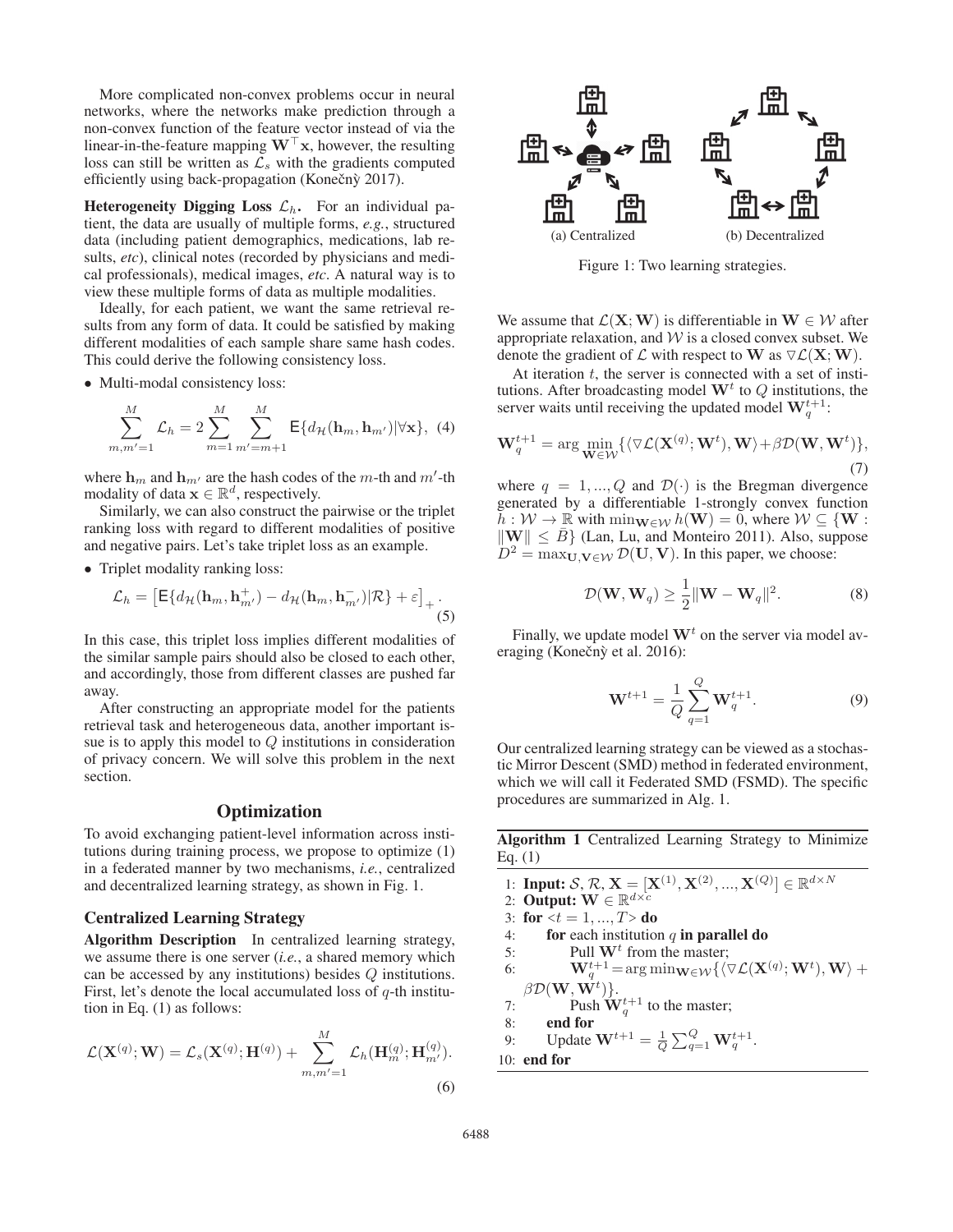Convergence Analysis In order to analyze the convergence of the centralized learning strategy, we take the following commonly used assumptions.

Assumption 1. *(Bounded Second Moment)*

$$
\|\nabla \mathcal{L}(\mathbf{X}^{(q)}; \mathbf{W})\|^2 \le G^2, \quad \forall \mathbf{W}, q.
$$
 (10)

Assumption 2. *(Bounded Gradient Variance)*

$$
\left\| \nabla \mathcal{L}(\mathbf{X}^{(q)}; \mathbf{W}) - \nabla \mathcal{L}(\mathbf{X}; \mathbf{W}) \right\|^2 \le \sigma^2, \forall \mathbf{W}, q. \tag{11}
$$

Before introducing the main convergence result in Theorem 1, we first introduce a lemma that describes the behavior of Algorithm 1 at each iteration in  $q$ -th institution.

Lemma 1. *Under Assumptions 1 and 2, suppose that*  $W^* = \arg \min_{W \in \mathcal{W}} \mathcal{L}(X; W)$ , Algorithm 1 runs with con- $\forall$ ex  $\nabla$ **L**( $\mathbf{X}^{(q)}$ ; **W**) *and step size*  $\eta_s = \frac{\log S_q}{2\mu S_q}$  *on* q-th institu*tion satisfying the following inequality:*

$$
\mathbf{E} \|\mathbf{W}_q^{S_q} - \mathbf{W}^*\|^2 \le \frac{\|\mathbf{W}_q^0 - \mathbf{W}^*\|^2}{S_q} + \frac{(G^2 + 2\beta^2 D^2) \log S_q}{2\mu^2 S_q} \tag{12}
$$

where  $S_q$  is the total number of iterations to optimize func*tion (7) in* q*-th institution.*

It is easy to know that the right side of inequality (12) is zero when  $S_q = \infty$ . That is to say, the Algorithm 1 runs on  $q$ -th institution (*e.g.*, the inner for loop) is guaranteed to converge to local minima at a rate of  $\mathcal{O}(\frac{\log S_q}{S_q})$ . Next, we will derive the global convergence of Algorithm 1.

Theorem 1. *Under Assumptions 1 and 2, suppose that*  $W^* = \arg \min_{\mathbf{W} \in \mathcal{W}} \mathcal{L}(\mathbf{X}; \mathbf{W})$ , Algorithm 1 has the fol*lowing convergence rate:*

$$
E\|\mathbf{W}^T - \mathbf{W}^*\|^2 \le \frac{\|\mathbf{W}^0 - \mathbf{W}^*\|^2}{S^T} + \frac{G^2 + 2\beta^2 D^2}{2\mu^2 S} \tag{13}
$$

*where*  $S = \min\{S_1, S_2, ..., S_Q\}$ .

According to Theorem 1, the outer for loop of Algorithm 1 converges exponentially to the neighborhood of local minimum. It's worth noting that there is no communication assumptions for our centralized learning strategy, thus it is perfect for the proposed patient hashing scenario. However, the patient data is continuously accumulated, so it is natural to update the model using new patient data. To this end, in the next section, we introduce a decentralized learning strategy to update our model, which can make the most use of the new coming data.

#### Decentralized Learning Strategy

Algorithm Description In our decentralized learning strategy, we assume the algorithm sequentially goes over Q institutions, and before processing the  $q$ -th institution, produce an iterative  $\mathbf{W}_q \in \mathcal{W}$ .

We assume that  $\mathcal{L}(\mathbf{X}; \mathbf{W})$  is L-smooth for any realization of **W**. Namely, we assume that  $\mathcal{L}(\cdot; \mathbf{W})$  is differential and that:

$$
\|\nabla \mathcal{L}(\mathbf{W}_1) - \nabla \mathcal{L}(\mathbf{W}_2)\| \le L \|\mathbf{W}_1 - \mathbf{W}_2\|. \tag{14}
$$

Then, we solve the following problem to obtain the updated model  $\mathbf{W}_{q+1}$ :

$$
\arg\min_{\mathbf{W}\in\mathcal{W}} \{ \langle \nabla \mathcal{L}(\mathbf{X}^{(q)}; \mathbf{W}_q), \mathbf{W} \rangle + (L + \beta_{q+1}) \mathcal{D}(\mathbf{W}, \mathbf{W}_q) \}.
$$
\n(15)

The specific procedures are summarized in Alg. 2.

Algorithm 2 Decentralized Learning Strategy to Minimize Eq. (1)

1: **Input:**  $S, \mathcal{R}, \mathbf{X} = [\mathbf{X}^{(1)}, \mathbf{X}^{(2)}, ..., \mathbf{X}^{(Q)}] \in \mathbb{R}^{d \times N}$ <br>2. **Output:**  $\mathbf{W} \in \mathbb{R}^{d \times c}$ 2: **Output:**  $\mathbf{W} \in \mathbb{R}^{d \times c}$ 3: for  $\langle q = 1, ..., Q \rangle$  do<br>4.  $\mathbf{W}_{n+1} = \arg \min_{\mathbf{W}}$  $\mathbf{W}_{q+1} = \arg \min_{\mathbf{W} \in \mathcal{W}} \{ \langle \nabla \mathcal{L}(\mathbf{X}^{(q)}; \mathbf{W}_q), \mathbf{W} \rangle + (L + \beta_{q+1}) \mathcal{D}(\mathbf{W}, \mathbf{W}_q) \}$  $(L + \beta_{q+1})\mathcal{D}(\mathbf{W}, \mathbf{W}_q)$ . 5: end for

Convergence Analysis Apparently, each iteration of Algorithm 2 has same convergence rate as the inner for loop of Algorithm 1 as long as  $\mathcal{L}(\mathbf{X}; \mathbf{W})$  is based on same assumptions. To introduce the main convergence result in Theorem 2, we provide another lemma that could describe the behavior of Algorithm 2 at each iteration more detailedly.

**Lemma 2.** *Under Assumptions 1 and 2, suppose that*  $W^* =$ arg  $\min_{\mathbf{W} \in \mathcal{W}} \mathcal{L}(\mathbf{X}; \mathbf{W})$ , and Algorithm 2 runs with a non*decreasing step size*  $\beta_{q+1} \geq \beta_q$ , the iterations of Algo*rithm 2 satisfy the following inequality for all* q*:*

$$
\mathcal{L}(\mathbf{W}_{q+1}) \leq \mathcal{L}(\mathbf{W}^*) + (L + \beta_q) \mathcal{D}(\mathbf{W}^*, \mathbf{W}_q)
$$

$$
- (L + \beta_{q+1}) \mathcal{D}(\mathbf{W}^*, \mathbf{W}_{q+1}) + \frac{\|\mathbf{g}_q\|_*^2}{2\beta_q}
$$

$$
+ (\beta_{q+1} - \beta_q) D^2 + \langle \mathbf{g}_q, \mathbf{W}^* - \mathbf{W}_q \rangle
$$
(16)

*where*  $\mathbf{g}_q = \nabla \mathcal{L}(\mathbf{X}^{(q)}; \mathbf{W}_q) - \nabla \mathcal{L}(\mathbf{X}; \mathbf{W}_q)$ .

With Lemma 2, we could further derive the convergence rate of Algorithm 2.

Theorem 2. *Under Assumptions 1 and 2, suppose that each*  $\mathbf{W}_q$  *is chosen from a fixed domain*  $\mathcal{W} \subseteq {\mathbf{W}} : \|\mathbf{W}\| \leq$ <sup>B</sup>¯}*, Algorithm 2 has the following convergence rate (Shamir 2016):*

$$
\mathcal{E}\left[\frac{1}{Q}\sum_{q=1}^{Q}\mathcal{L}(\mathbf{X}; \mathbf{W}_q) - \mathcal{L}(\mathbf{X}; \mathbf{W}^*)\right] \le \frac{2LD^2}{Q} + \frac{2\sigma D}{\sqrt{Q}} + \frac{2(12 + \sqrt{2}\bar{B}L)}{\sqrt{N}}.
$$
\n(17)

According to Theorem 2 and the definition of  $N$  and  $Q$ , we know that the right side of inequality (17) is zero when  $Q = \infty$ . While in practice, the number of institutions is usually limited. Then, we could sequentially goes over Q institutions for more than one pass to update the model (1).

### Experiments

In this section, we evaluate the proposed model on a realworld clinical data set from critical care.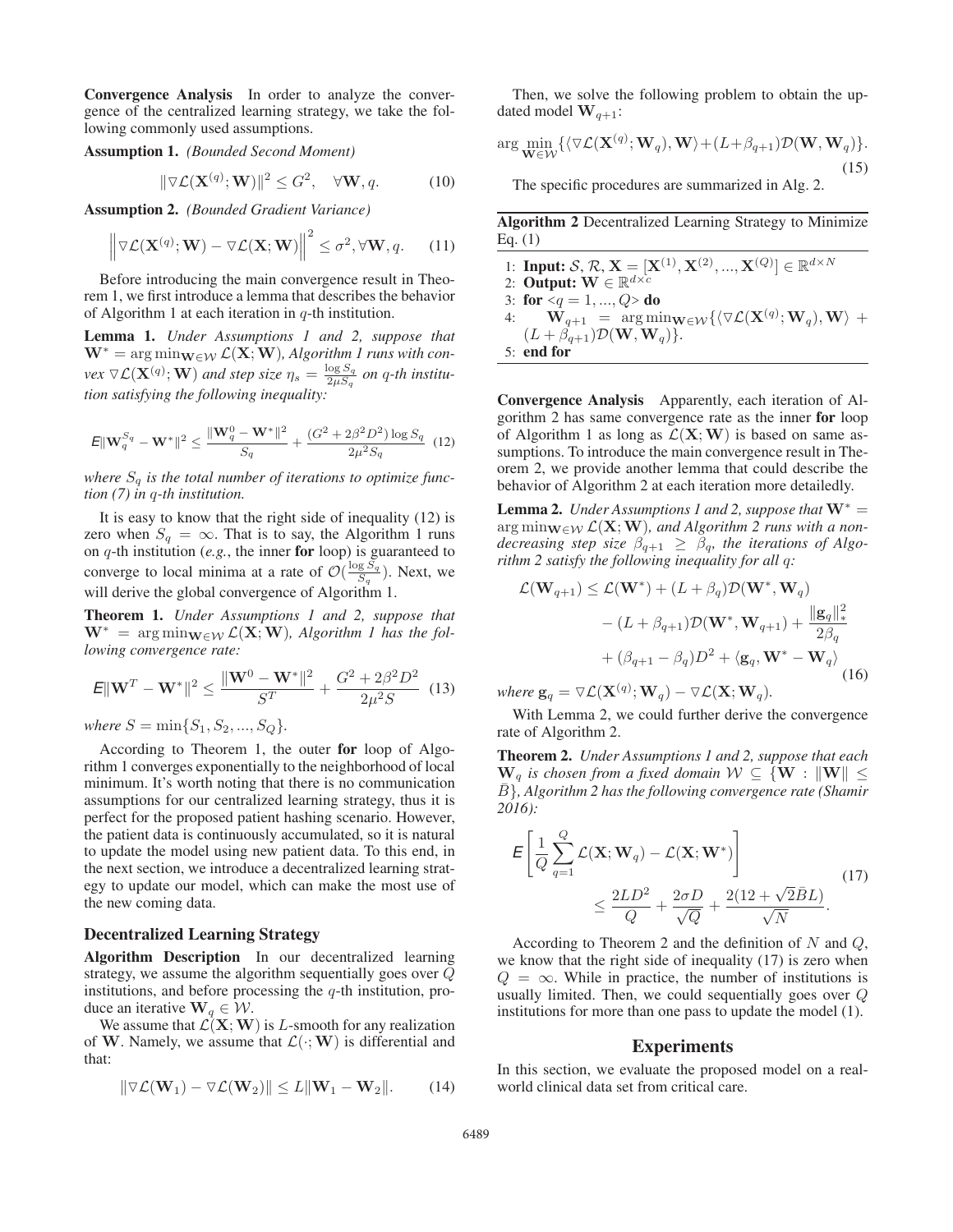Table 1: MAP (%) of different hashing methods using  $16 \sim 64$  bits on AKI case task.

| $#$ of Bits | 1 C H            | C`H            | CCA                                          | <b>SCM</b>                                                                                | $MLP_{cen}$    | $FPH_{de}$                    | $FPH_{cen}$ |
|-------------|------------------|----------------|----------------------------------------------|-------------------------------------------------------------------------------------------|----------------|-------------------------------|-------------|
| 16          | $4662 + 017$     |                | $47.74 + 0.24$ $49.20 + 0.21$ $53.52 + 0.69$ |                                                                                           | $53.09 + 3.96$ | $53.30 + 0.55$ $53.74 + 1.57$ |             |
| 32          | $47.28 + 0.49$   |                |                                              | $48.96 + 0.05$ $49.60 + 0.12$ $54.29 + 0.36$ $54.46 + 2.77$ $53.99 + 0.90$ $54.40 + 1.34$ |                |                               |             |
| 48          | $48.21 + 0.39$   | $49.39 + 0.14$ | $49.86 \pm 0.11$ 53.94 $\pm$ 0.49            |                                                                                           | $53.95 + 2.29$ | $53.91 + 1.05$ $53.48 + 0.52$ |             |
| 64          | $48\,71 + 0\,27$ |                |                                              | $49.74 + 0.05$ $50.07 + 0.11$ $53.67 + 0.50$ $54.58 + 2.16$ $53.91 + 0.97$ $53.26 + 1.10$ |                |                               |             |

Table 2: MAP (%) of different hashing methods using  $16 \sim 64$  bits on AKI stage task.

| $#$ of Bits | 1 CH             | CH.          | CCA                           | SCM.                                                                       | $MLP_{cen}$    | $FPH_{dc}$                                                                 | $\mathrm{FPH}_{cen}$ |
|-------------|------------------|--------------|-------------------------------|----------------------------------------------------------------------------|----------------|----------------------------------------------------------------------------|----------------------|
|             | $42.43 + 0.61$   |              |                               | $44.90 + 0.16$ $43.71 + 0.19$ $45.37 + 0.22$ $47.49 + 3.42$ $47.39 + 0.61$ |                |                                                                            | $4830 + 090$         |
|             | $43.00 + 0.67$   | $4627 + 018$ |                               |                                                                            |                | $44.16 + 0.16$ $45.31 + 0.16$ $47.92 + 1.66$ $47.93 + 0.30$ $47.80 + 1.04$ |                      |
| 48          | $43\,44 + 0\,74$ | $4668 + 014$ | $44.62 + 0.12$ $45.31 + 0.13$ |                                                                            |                | $48.25 + 1.25$ $48.35 + 0.65$ $48.66 + 0.51$                               |                      |
| 64          | $44.06 + 0.59$   | $4710 + 013$ | $44.94 + 0.07$ $45.27 + 0.11$ |                                                                            | $49.53 + 0.60$ | $48.55 + 0.85$ $48.72 + 0.63$                                              |                      |

# **Datasets**

We evaluate the proposed model over EHR data acquired from Medical Information Mart for Intensive Care III (MIMIC-III) (Johnson et al. 2016). MIMIC-III is a freely and publicly-available database which encompasses a diverse and very large population of Intensive Care Unit (ICU) patients. Our experiments are designed to perform similar patient matching with regard to the onset of AKI and corresponding AKI stages in terms of severity during an ICU admission. As in (Li et al. 2018), a total of 16,558 ICU stays of 14,469 patients with structured data and electronic documentation are included in this study.

#### Evaluation Setup

We compare the proposed Federated Patient Hashing (FPH) model with the following methods: Canonical Correlation Analysis (CCA) (Hotelling 1992), Laplacian Co-Hashing (LCH) (Zhang et al. 2010), Collaborative Hashing (CH) (Liu et al. 2014), Semantic Correlation Maximization (SCM) (Zhang and Li 2014) and MLP (Zhang, Lai, and Feng 2018). CCA and SCM are two multi-modal hashing methods. CCA maps two views into a common latent space and SCM seamlessly integrates semantic labels into the hashing learning procedure. LCH simultaneously hashes both terms and documents according to their semantic similarities and CH fully explores the duality between two views. MLP is widely used in deep hashing methods to process text data.

For convenience, we represent our FPH method trained by centralized and decentralized strategy as " $FPH_{cen}$ " and " $FPH_{de}$ ", respectively. Next, we will detailedly describe the specific loss function adopted in the experiments.

Similarity Preserving Loss  $\mathcal{L}_s$ . We choose the triplet ranking loss (3) with addition of a positive pair similarity preserving loss. Apparently, direct minimization of  $\mathcal{L}_s$  is difficult since the term **h** involves a non-differentiable sign function, which is also inconsistent with our convergence analysis. Thus, we relax the problem by directly dropping the sigh function sign(z)  $\approx$  z, also let  $\mathbf{D}_{\mathbf{x},\mathbf{y}} = (\mathbf{x} - \mathbf{y})(\mathbf{x} - \mathbf{y})$ **y**) '<br>Tr(**1** , then we have  $d_{\mathcal{H}}(\mathbf{h}, \mathbf{h}^+) = ||\mathbf{W}^\top \mathbf{x} - \mathbf{W}^\top \mathbf{x}^+||^2 = \mathbf{W}^\top \mathbf{V}^\top \mathbf{W}$  Therefore, the similarity preserving loss  $Tr(W^{\dagger}D^{\dagger}_{\mathbf{x},\mathbf{x}}+\mathbf{W})$ . Therefore, the similarity preserving loss  $\mathcal{C}$  for the *a* th institution can be formulated as:  $\mathcal{L}_s$  for the q-th institution can be formulated as:

$$
\mathcal{L}_s(\mathbf{X}^{(q)}; \mathbf{W}) = \lambda_1 \mathsf{E} \left\{ \mathrm{Tr}(\mathbf{W}^\top \mathbf{D}_{\mathbf{x}, \mathbf{x}^+}^\top \mathbf{W}) \middle| \mathcal{S}^{(q)} \right\} + \lambda_2 \left[ \mathsf{E} \left\{ \mathrm{Tr}(\mathbf{W}^\top (\mathbf{D}_{\mathbf{x}, \mathbf{x}^-} - \mathbf{D}_{\mathbf{x}, \mathbf{x}^+})^\top \mathbf{W}) \middle| \mathcal{R}^{(q)} \right\} + \varepsilon \right]_+.
$$
 (18)

where  $S^{(q)}$  and  $\mathcal{R}^{(q)}$  are the similar pairs and triplet constraints constructed from the patient data in  $q$ -th institution, respectively.

In the experiments, we choose one neighbor for each sample, *i.e.*  $k = 1$ . It's worth mentioning that patient data are usually with serious imbalance problem. For example, in the task of predicting the onset of a disease, the number of controls are far more than cases. In this case, we can reduce the imbalance problem to a certain extent by choosing more neighbors for the classes with less samples.

Heterogeneity Digging Loss  $\mathcal{L}_h$ . We choose the multimodal consistency loss (4) in the experiment. Similarly, we relax the loss by dropping the sign function, then for any two modalities, we need to minimize  $\|\mathbf{W}_i^{\top} \mathbf{X}_i - \mathbf{W}^{\top} \mathbf{X}_i\|^2$  is  $i = 1$  M. Apparently, this leads to M de- $\mathbf{W}_j^\top \mathbf{X}_j ||_F^2, i, j = 1, ..., M$ . Apparently, this leads to M dependent problems with M parameters  $\mathbf{W}_i \in \mathbb{R}^{d_i \times b}$ ,  $i =$  $1, \ldots, M$ , which are tedious to solve. For convenience, we introduce the following two concatenate matrices:

$$
\mathbf{W} = [\mathbf{W}_1^\top, \mathbf{W}_2^\top, ..., \mathbf{W}_M^\top]^\top \in \mathbb{R}^{(d_1 + ... + d_M) \times b}, \n\tilde{\mathbf{X}}_m = [\mathbf{0}, ..., \mathbf{X}_m^\top, ..., \mathbf{0}]^\top \in \mathbb{R}^{(d_1 + ... + d_M) \times N}.
$$
\n(19)

It is clear that  $\mathbf{W}_i^{\top} \mathbf{X}_i = \mathbf{W}^{\top} \mathbf{X}_i$ . Let  $\mathbf{Z}_{ij} =$  $[\mathbf{0},...,\mathbf{0},\mathbf{I}_i,\mathbf{0},...,\mathbf{0},-\mathbf{I}_j,\mathbf{0},...,\mathbf{0}], \hspace{0.1 cm} \tilde{\mathbf{X}} \hspace{0.1 cm} = \hspace{0.1 cm} [\tilde{\mathbf{X}}_1,...,\tilde{\mathbf{X}}_M] \hspace{0.1 cm} =$  $diag(X_1, ..., X_M)$  be a diagonal block matrix. Thus, we have the following heterogeneity digging loss for  $q$ -th institution:

$$
\sum_{m,m'=1}^{M} \mathcal{L}_h = 2 \sum_{m=1}^{M} \sum_{m'=m+1}^{M} \mathsf{E} \left\{ \| \tilde{\mathbf{X}}^{(q) \top} \mathbf{W} \mathbf{Z}_{ij} \|_F^2 \right\}. (20)
$$

Eq. (20) has only one parameter **W** to be solved. Such processing is mainly for the convenience of analysis. If the space complexity is a problem in reality, then this loss can still be viewed as multiple sub-problems.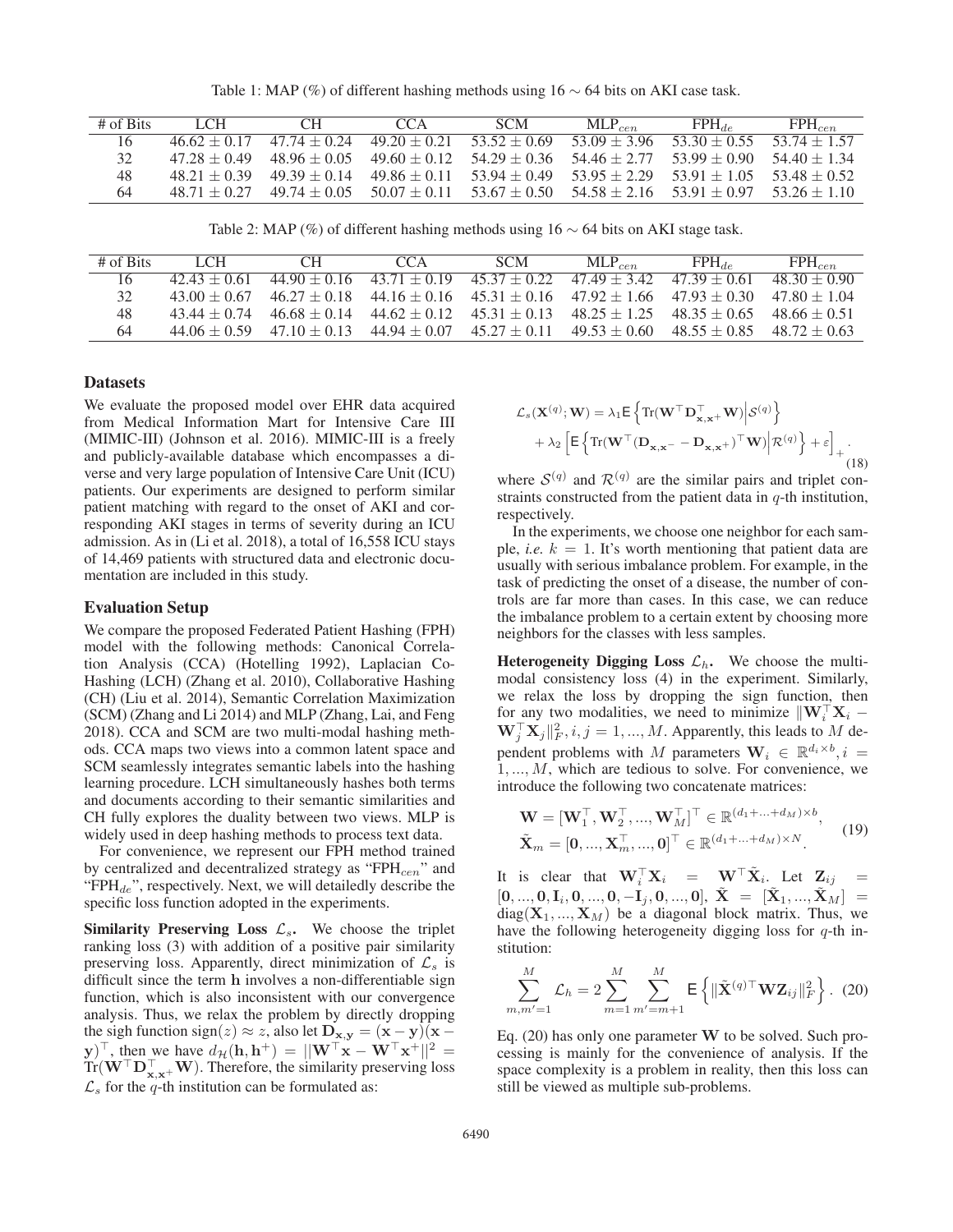

Figure 2: Precision curves on similar patient matching with regard to onset of AKI.



Figure 3: Precision curves on similar patient matching with regard to AKI stages in terms of severity.

The specific subgradient of  $\mathcal{L}(\mathbf{X}^{(q)}; \mathbf{W})$  with respect to *I* used in experiments for two learning strategies is: **W** used in experiments for two learning strategies is:

$$
\nabla \mathcal{L}(\mathbf{X}^{(q)}; \mathbf{W}) = \frac{\alpha}{N_q} \sum_{i=1}^{M-1} \sum_{j=i+1}^{M} \mathsf{E} \left\{ \tilde{\mathbf{X}}^{(q)} \tilde{\mathbf{X}}^{(q)\top} \mathbf{W} \mathbf{Z}_{ij} \mathbf{Z}_{ij}^{\top} \right\} + \lambda_1 \mathsf{E} \left\{ \mathbf{D}_{\mathbf{x}, \mathbf{x}^+}^{\top} \mathbf{W} \middle| \mathcal{S}^{(q)} \right\} + \lambda_2 \mathsf{E} \left\{ (\mathbf{D}_{\mathbf{x}, \mathbf{x}^-} - \mathbf{D}_{\mathbf{x}, \mathbf{x}^+})^{\top} \mathbf{W} \middle| \mathcal{R}_{+}^{(q)} \right\},\tag{21}
$$

where  $\mathcal{R}_+$  denotes the subset of constraints in  $\mathcal R$  that is larger than 0.

## Patient Matching: Onset of AKI & Corresponding Stage

Among 16558 ICU stays, 2785 were case patients who were diagnosed with AKI within a 7-day window after 24-hour observation. The remaining 13773 stays were controls (Li et al. 2018). In accordance with the AKI staging criteria from KDIGO (Kellum et al. 2012), the 2785 cases were further divided into three stages, *i.e.*, 1499 stays in stage I, 720 stays in stage II and 566 stays in stage III. In our setting, we treat structured data (*e.g.*, lab results and chart-events, *etc*) and unstructured data (*i.e.*, clinical notes) as two modalities. The preprocessing details are similar to (Xu et al. 2019). For unstructured data, clinical notes are first represented as "bagof-words", and latent semantic analysis (LSA) is further applied to find the underlying meaning.

For all hashing function learners, the dataset is splited into 5 folds based on sample proportion, where 4 folds are

used for training and 1 fold for testing. We repeat the process for five times, and gauge the mean of Mean Average Precision (MAP) (Buckley and Voorhees 2000) and standard deviation as final performance, as shown in Table 1 and Table 2. We abbreviate these two tasks, *i.e.*, similar patient matching on onset of AKI and corresponding stage, as "AKI case" and "AKI stage". In the experiments, we set  $\lambda_1 = \lambda_2 = 0.5$ , the other regularization parameters are tuned from range  $\{10^{-3}, 10^{-2}, 10^{-1}, 1, 10, 10^{2}, 10^{3}\}$ . In addition, to simulate the cross-institution scenario for our algorithm, we randomly divide the training data into 20 subsets and avoid the communication across subsets in the training process. For decentralized learning strategy, we only access the full training data subsets by one full pass. From Tables 1 and 2, we can see that our model obtains good results even if we use less information (*i.e.*, avoiding exchanging patient-level information across institutions) than other compared methods.

We also compare precision performance using 32 and 64 bits on two tasks in left two subfigures in Figs. 2 and 3. The precision curves are plotted based on the first retrieved 300 patients. Apparently, our method achieves best results in both centralized and decentralized learning strategies. For the right subfigures in Figs.2 and 3, we choose a part of training subsets and optimize the model to converge (*i.e.*, we access the subsets for several passes). For example, "de5" means we choose 5 of 20 subsets to train the model to converge using decentralized learning strategy. The dash red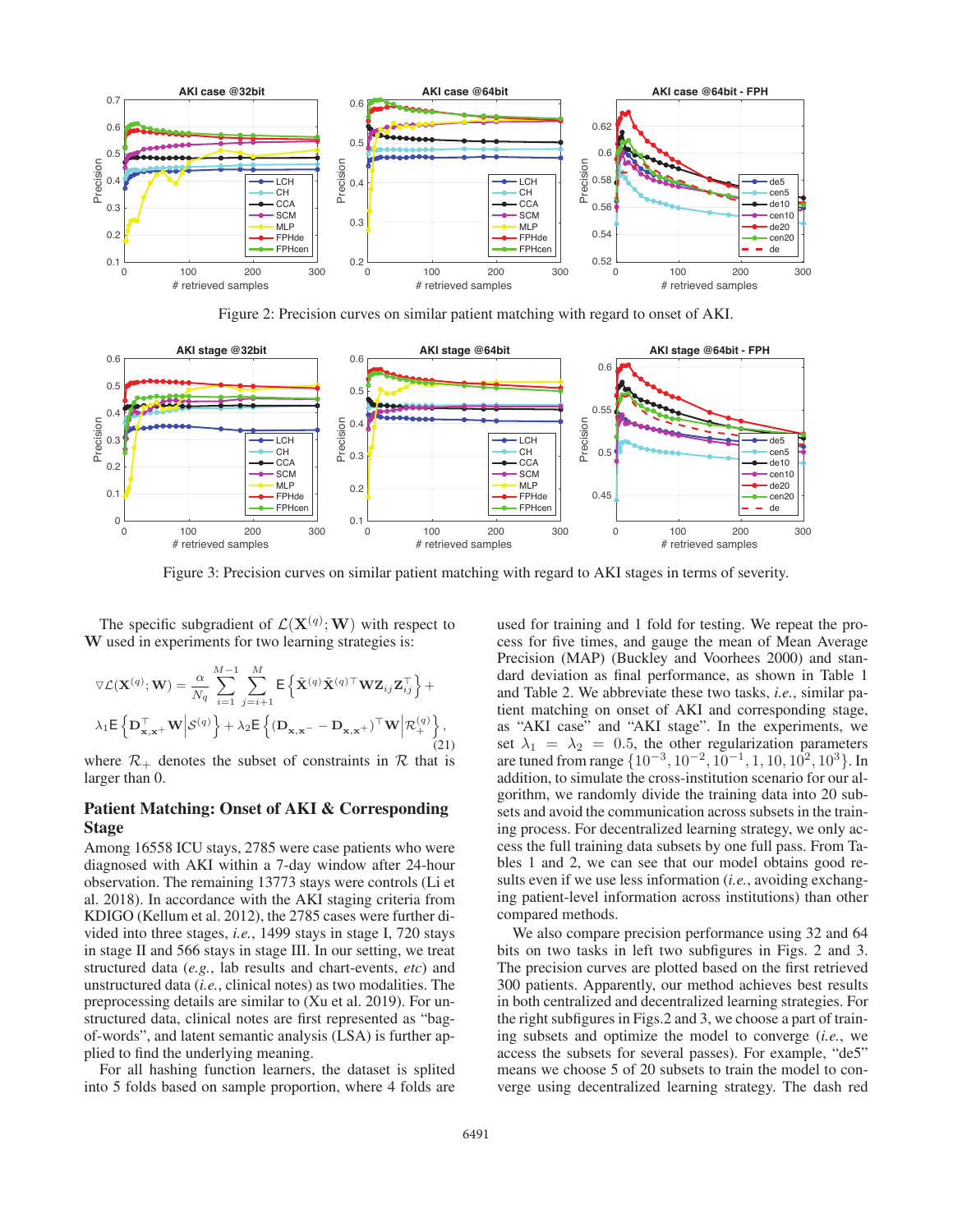

Figure 4: Objective function value vs. number of iterations.



Figure 5: Precision curves on AKI stage task after accessing data for different passes by decentralized learning strategy.

line "de" represents we access the data for one full pass (*i.e.*, the "FPH $_{de}$ " case reported in Tables 1 and 2). From the figure, we can see that our method obtains promising results even with a small part of data. Also, if we could access the data for multiple times and optimize the model to converge using decentralized strategy, our results would be better.

### Further Analysis

Convergence of Learning Strategy. As we described before, we adopt two mechanisms, *i.e.*, centralized and decentralized learning strategy, to optimize our algorithm by considering the privacy of the sensitive data and theoretically prove the convergence as well.

To further illustrate the convergence of our learning strategies intuitively, we show the changes of objective values with the increase of iterations in Fig. 4. When we randomly divide the training data into 20 subsets to simulate the crossinstitution scenario, we have two settings, *i.e.*, the number of samples in each subset is same or different. The objective function values versus number of iterations related to two settings are shown in Fig. 4. From the figure, we can see that whether the number of samples in each subset are same or not, the objective values of the proposed two learning strategies constantly decline. This property makes our model more applicable in practice.

Feasibility of Model Updating with New Samples. To test the feasibility of model updating with new samples by

decentralized learning strategy, we plot the precision curves using 32, 48 and 64 bits on AKI stage task in Fig. 5. Different color lines in each subfigure represent the training data subsets can be accessed for different full passes when using decentralized learning strategy. Apparently, If we could optimize the model to converge, better results could be obtained. But the previous results have already shown the proposed algorithm obtains good results even if we access the data subsets for only one full pass. We recall the convergence analysis in the previous section, the convergence rate of the decentralized learning strategy we proved is related to the number of institutions. So it is natural to derive that with the increase of the number of institutions, the model would be better and close to the optimum.

In addition, to intuitively show the gap produced by insufficient iterations, let's take Fig. 4(a) as an example. Since we divide the training data for 20 subsets, it means the objective value at 20-th iteration is achieved when we access the data for one full pass. Apparently, the objectives decline most at first full pass. Therefore, if multiple accesses to data are not allowed in practice, we could sacrifice the performance obtained by sufficient iterations to some extent, and use the model updated by accessing the data for only one full pass.

### Conclusion

In this paper, we focus on designing a federated patient hashing framework, which queries the potentially distributed, heterogeneous patient data scattered in multiple institutions,